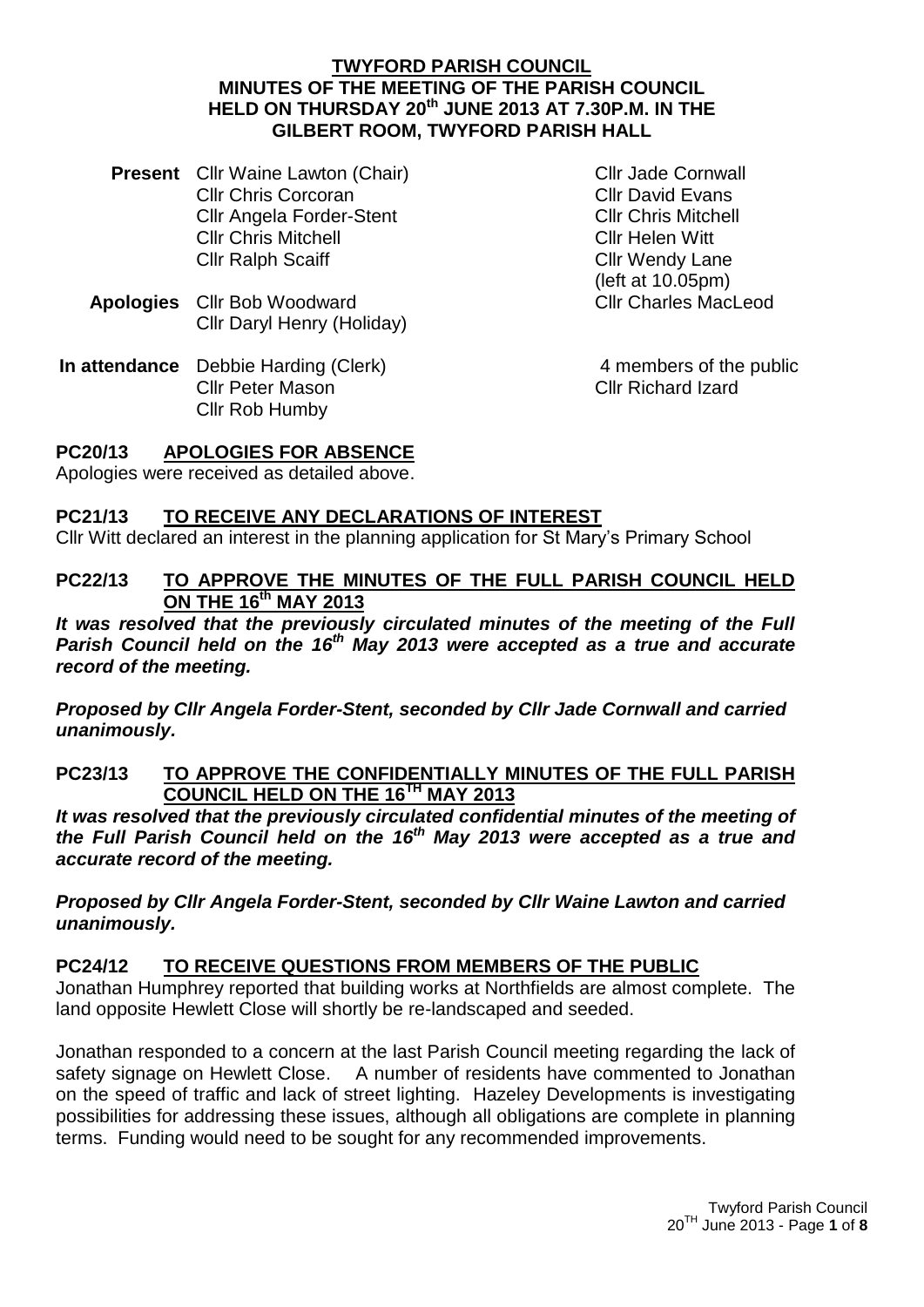Jonathan Humphrey will investigate a temporary stop sign at the junction of Northfields and Shipley Road.

#### **PC25/12 UPDATE ON MINUTES, CORRESPONDENCE AND RELEVANT MATTERS NOT INCLUDED ELSEWHERE ON THE AGENDA**

The Council recorded thanks to Christine Hill for organising the tribute to Terry Forder-Stent at Hunter Park. The Clerk has received many comments on what an enjoyable evening it was.

Cllr Lawton and the Clerk had a meeting with Pete Boustred and Sophie Champion from HCC regarding the various traffic concerns in Twyford.

The cost of installing the Twyford to Winchester Cycle Route via Shawford was discussed, as was the Northfields Crossing and the re-surfacing of footpath 10. HCC have drawn up 3 different options for a puffin (light controlled) crossing at Northfields and would like to come to a Parish Meeting to present the plans. The crossing at Northfields would need to be funded by S106 monies and other HCC funding, as the cost is in excess of the £139K that is currently reserved for traffic schemes for Twyford through S106 contributions.

A cycle path to Winchester via Footpath 10, Church Lane and then the B3335 is still an aspiration for the Parish. It was suggested by HCC that the Parish start negotiations with the landowners either side of Footpath 10 to widen the footpath and cycle access via the Churchyard. Once agreement in principle has been agreed by the landowners and the Churchyard, the Parish Council can then commence conversations with HCC regarding a cycle route and start applying for funding.

#### *It was resolved to continue with previously approved and budgeted plan to resurface the footpath and work towards the widening and dedication of footpath 10 as a cycle path in the future. Proposed by Cllr Waine Lawton, seconded by Cllr Ralph Scaiff and carried.*

The Clerk and Cllr Rob Humby to speak to Peter Eade at Hampshire County Council to progress the footpath 10 resurfacing work.

The Clerk reported that Footpath 10 and 12 has been strimmed this week.

The Clerk and the Community Speedwatch Team are very grateful to Jonathan Humphrey for allowing us to test and familiarise ourselves with the new speed radar on Humphrey Feeds private road, off Hazeley Road. This will be taking place on Monday  $24<sup>th</sup>$  June at 7.30pm.

S137 grants applications will close on the  $12<sup>th</sup>$  July. They will be considered at the meeting on the  $25<sup>th</sup>$  July 2013.

The Clerk will be manning a stand at the Twyford Carnival. Any volunteers for an hour or so to support will be very much appreciated.

Clerk

Clerk

Cllr's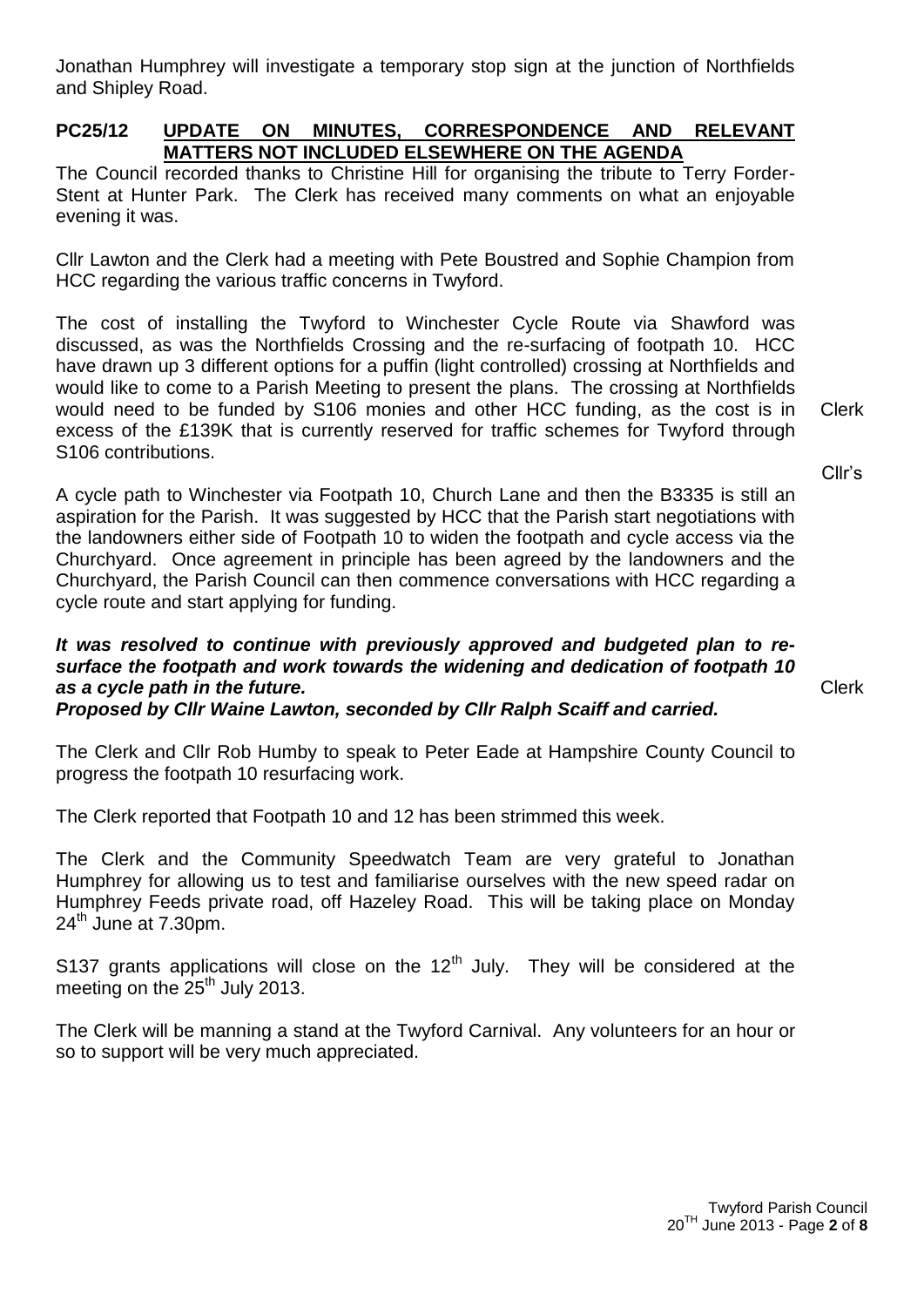# **PC26/12 COUNTY AND DISTRICT COUNCILLORS REPORTS Cllr Rob Humby**

Cllr Humby has walked around the village with the Clerk and is up to speed on keys issues such as Footpath 10, Northfields Crossing, Junction of Shipley Road/Northfields and the Twyford to Winchester Cycle Route.

Cllr Humby has a meeting with Colin Taylor and Peter Eade from Hampshire Highways next week and will ask for an update on the resurfacing of footpath 10 and the Northfields/Shipley Road crossing. Plans for the re-design of Northfields/Shipley road have been submitted to HCC by Hazeley Development.

Cllr Humby has spoken to Steve Clow, Estates Executive Officer at the Council regarding the concerns raised in the application for the temporary classroom at Twyford St 'Mary's Primary School.

HCC are happy to consider any further representations as part of the consultation. Cllr Humby can confirm that a time extension for consultation has been agreed.

HCC have no requirement to provide a list of who has been consulted on the website. The Highway Authority will look at the travel plan which is now on the website, along with other additional information which has been requested or clarified.

The Planning Case Officer from HCC will need to be reassured with Highway Safety matters.

Should the application be approved Geoff Curran from HCC is happy to speak to the Council regarding the logistics of installing a temporary classroom.

#### **Peter Mason**

Cllr Mason is a member of the informal scrutiny group for Access to Services in the Market Towns. Cllr Mason reported that is currently serves on the Licensing and Regulation Committee.

#### **Richard Izard**

Cllr Izard attended the recent PACT meeting. Dog Fouling, Speedwatch and Twyford Meads were all items that were discussed relevant to Twyford.

Litter and dog faeces bins are being amalgamated. Where litter bins are emptied at the expense of WCC, the charging policy needs to be clarified.

The Colden Common Community Engagement group met with developers and landowners on Tuesday and briefed them on what design features residents of Colden Common would like. A Public Meeting will be held on the 21<sup>st</sup> July. All Landowners and developers have been invited to make their own presentation to the residents on outlines for their schemes. The Engagement Group will collate feedback on the sites they like.

# **PC26/12 TO CONSIDER RELEASING THE BUDGETED GRANT OF £5,000 TO TWYFORD PARISH HALL**

Louise Watson, Chair of Twyford Parish Hall, spoke regarding several projects for refurbishment for Twyford Parish Hall. Twyford Parish Council budgeted £5,000 for works to the Parish Hall in the financial year 2013-2014.

*It was resolved to authorise the Clerk to procure and authorise building works to the value of £5,000 under S.133 of the LGA Act 1972, in accordance with the Parish Council's Financial Regulations, Proposed by Cllr Helen Witt, seconded by Cllr Angela Forder-Stent and carried unanimously.* Clerk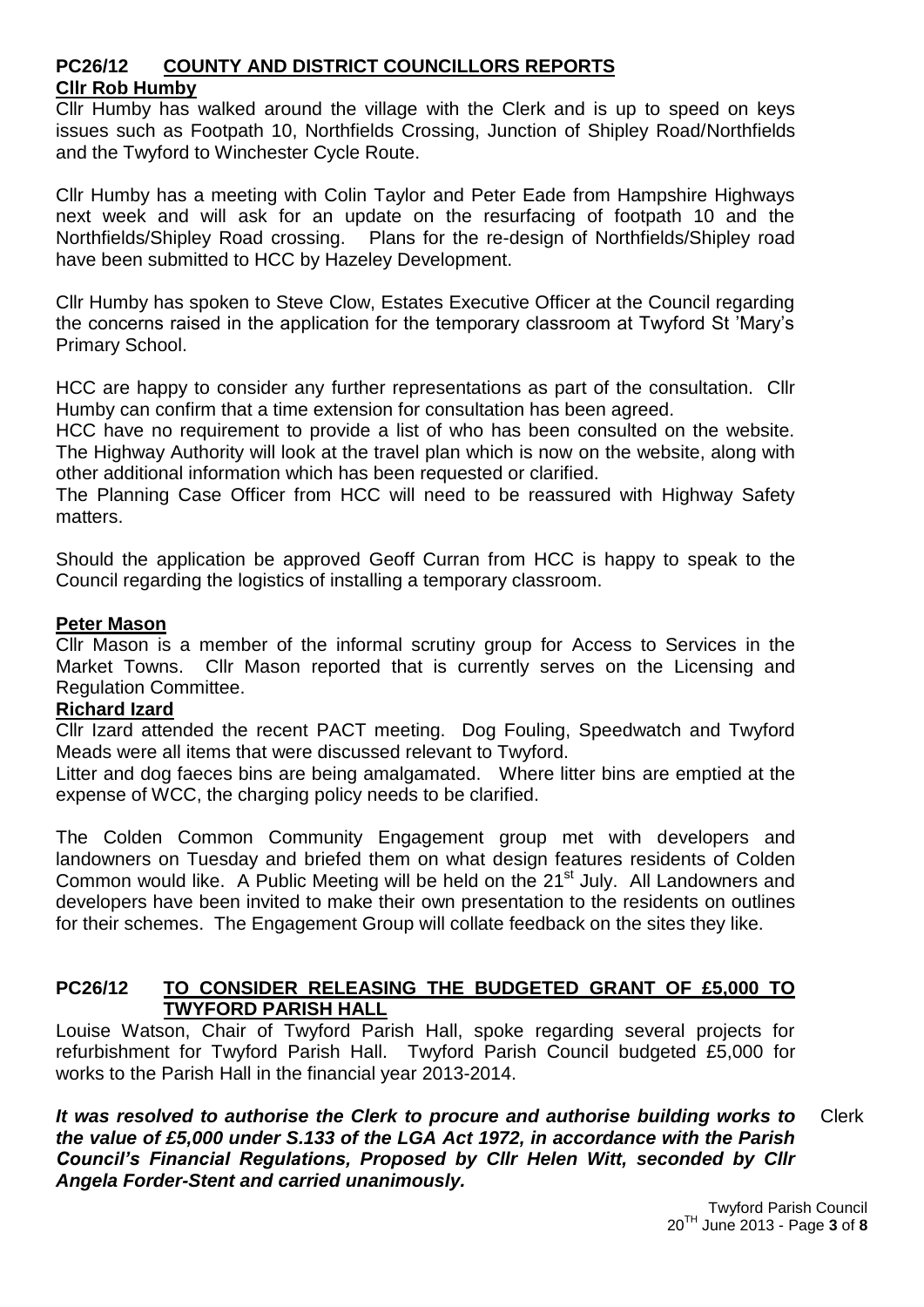The Clerk will follow the guidelines under S.33 of the VAT Act 1994 to claim back the VAT for any such works.

#### **PC27/13 TO RECEIVE A RECOMMENDATION FROM THE FINANCE COMMITTEE TO AGREE THE FOLLOWING**

- I) To agree and sign section 1 of the Annual Account Statement and submit to the Audit Commission *It was resolved to accept the Finance recommendation to approve section 1 of the Annual Account Statement, proposed by Cllr Sonia Watson, seconded by Cllr David Evans and carried.*
- II) To Agree and sign section 2 of the Annual Governance Statements for submission to the Audit Commission *It was resolved to accept the Finance recommendation to approve section 2 of the Annual Account Statement, proposed by Cllr Sonia Watson, seconded by Cllr David Evans and carried.*

# **PC28/13 TO CONSIDER THE FORMATION OF A NEIGHBOURHOOD PLAN ADVISORY COMMITTEE**

It was decided to postpone this agenda item to the July Planning Committee meeting and then recommend to the Full Parish Council on July 25<sup>th</sup>.

Clerk Cllr Corcoran

**PC29/13 TO REVIEW THE SUBMISSION TO THE SDNP FOR INFRASTUCTURE NEEDS FOR TWYFORD IN RELATION TO THE COMMUNITY INFRASTRUCTURE LEVY**

The draft document was reviewed. It was resolved to add in a puffin crossing near the Phoenix Public House, extend the 30MPH speed limit to Hockley Cottages and past Manor Farm House towards Colden Common.

Clerk

*Subject to these changes it was resolved to submit infrastructure project list to the South Downs National Park, proposed by Cllr Chris Mitchell, seconded by Cllr Waine Lawton and carried.*

# **PC30/13 TO CONSIDER REPRESENTATION ON THE FOLLOWING PLANNING APPLICATIONS**

#### 1) SDNP/13/01997/FUL – Hazeley Farm

*It was resolved to make the following comment on the application.* 

*The Parish Council recognises the importance of this group of barns and the significant historical value in retaining them for the future. It is positive that development is being considered before the buildings deteriorate further.* 

*The Parish Council feel that the evidence for converting them into residential buildings in the Farm Plan and the application is weak. The Parish Council is concerned that if they are converting into a residential scheme the ownership would be divided up and that this action would be irreversible. The Parish Council would request that English Heritage and the South Downs National Park fully explore with the applicant other options for the restoration of these buildings. Commercial use, small workshops or office space will preserve them with minimal change, would fit better with the character of the farm yard and prevent it from becoming completely disjointed by segregation into separate dwellings.*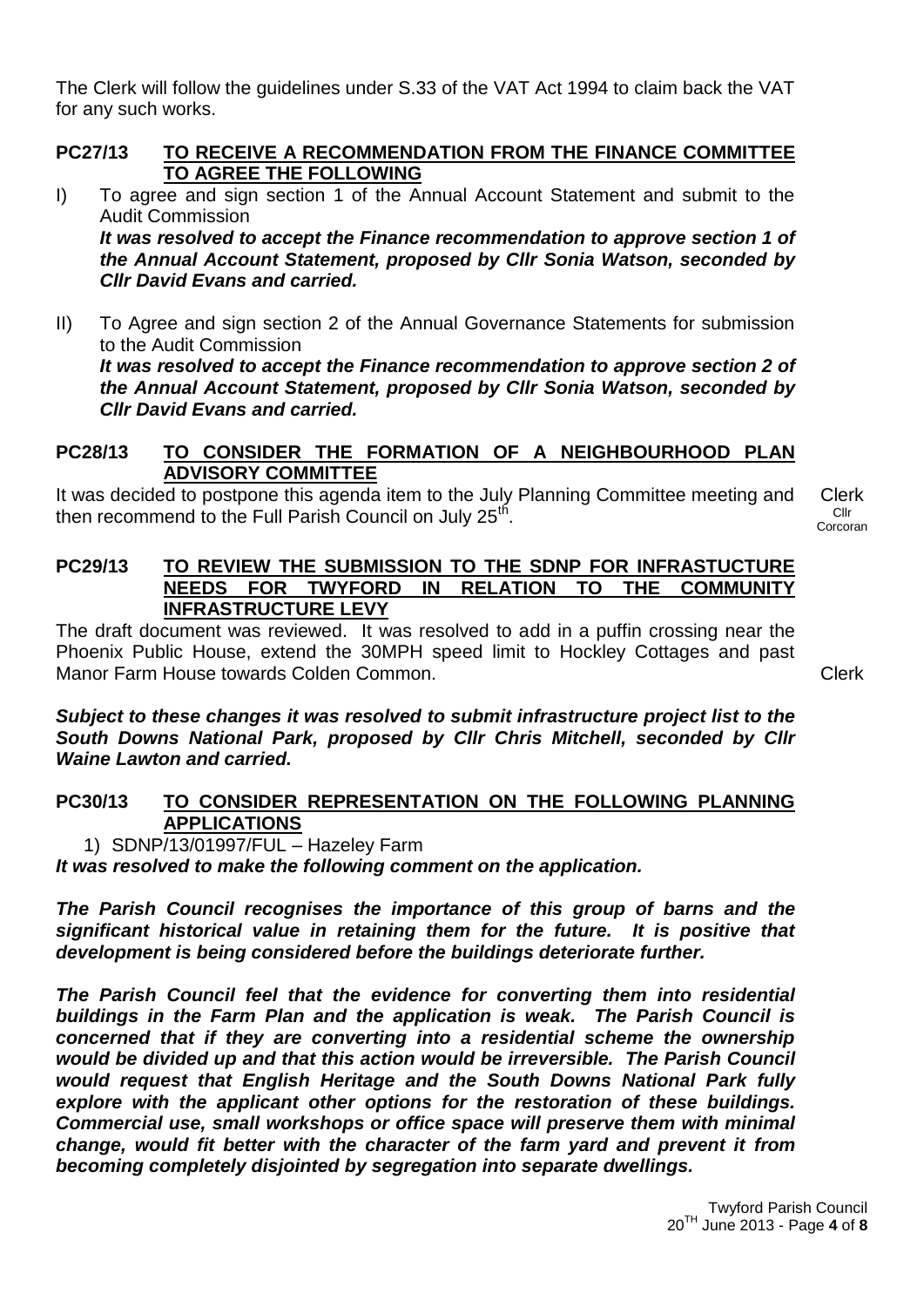*Proposed by Cllr Chris Corcoran, seconded by Cllr Sonia Watson and carried unanimously.*

2) SDNP/13/02318/FUL – Hazeley Farm, re-erection of a collapsed barn

#### *It was resolved to make the following comment on the application.*

*The Parish Council recognises the importance of this group of barns and the significant historical value in retaining them for the future. It is positive that development is being considered before the buildings deteriorate further.* 

*The Parish Council feel that the evidence for converting them into residential buildings in the Farm Plan and the application is weak. The Parish Council is concerned that if they are converting into a residential scheme the ownership would be divided up and that this action would be irreversible. The Parish Council would request that English Heritage and the South Downs National Park fully explore with the applicant other options for the restoration of these buildings. Commercial use, small workshops or office space will preserve them with minimal change, would fit better with the character of the farm yard and prevent it from becoming completely disjointed by segregation into separate dwellings.*

#### *Proposed by Cllr Chris Corcoran, seconded by Cllr Sonia Watson and carried unanimously.*

3) SDNP/13/01818/FUL – Twyford St Mary's School, Temporary classroom A discussion took on the application in relation to the errors, omissions and concerns over pupil safety, lack of parking, congestion, poor play space and consultation with neighbours.

The Parish Council recognises the need to support a primary school in the village, but feels that it must comment on what facilities are inadequate.

The Chairman invited a member of the public to speak about the application. A resident of School Road spoke about the hazardous conditions for children and parents when they are dropping off and picking up from the school. Children spill out onto School Road which is a road with no pavement or designated safe passage way for pedestrians. School Road is treated as an extension of the playground with children, some on scooters, flying out of the playground at speed, with no real regard to the dangers of traffic or parked cars on School Road.

The clash of resident's vehicle access versus pedestrian school children is not just confined to 5 minutes. It can start as early as 8.15 am. A clear conflict of cars trying to leave School Road, versus school children arriving.

The school itself is at breaking point, bursting at the seams with nowhere for children to eat their lunch in the hall, resulting in children sat on the ground. Rubbish is a real problem in School Road.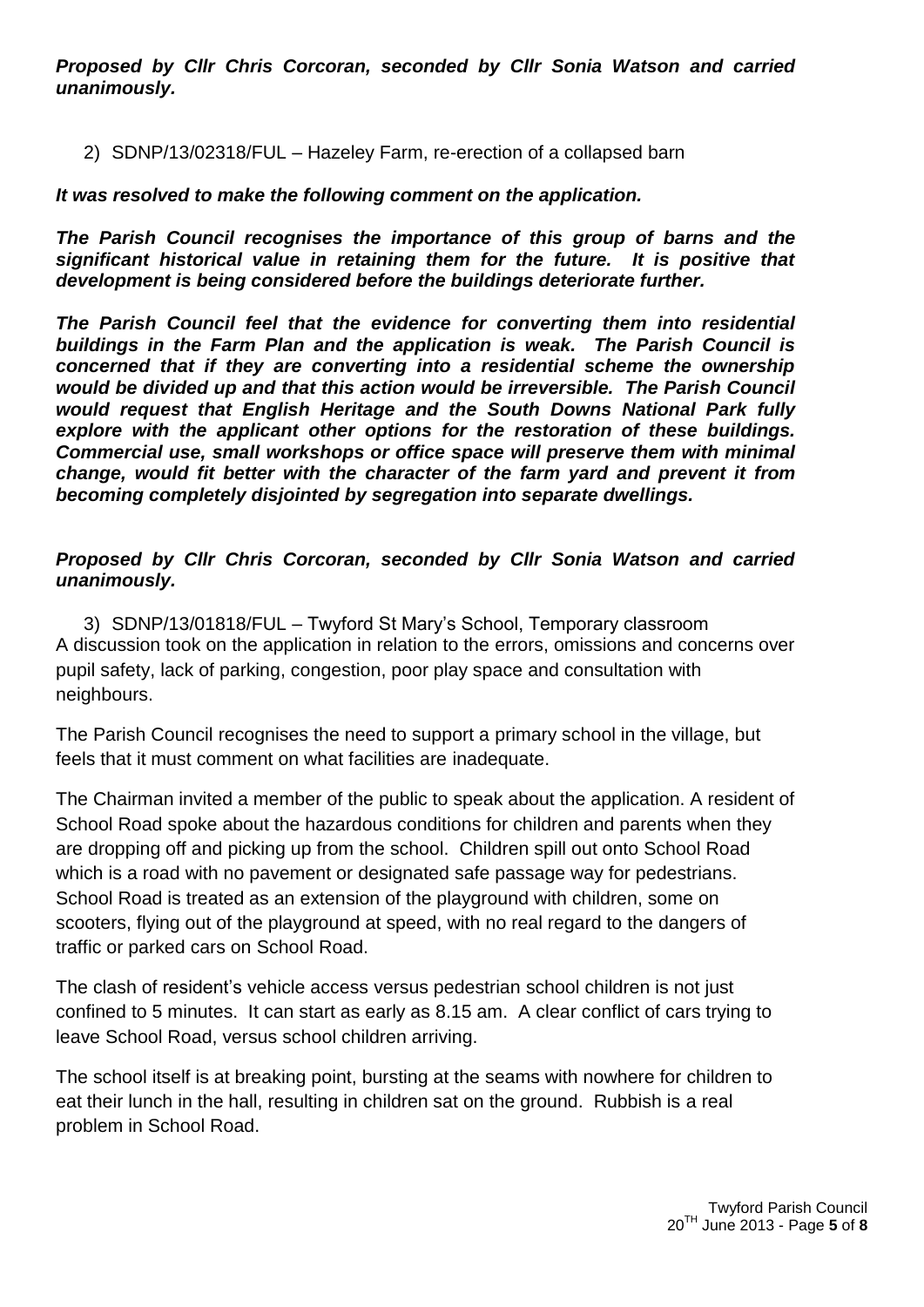The Parish Council feels that aside from the application dialogue should be started between the Parish Council and the school governors, to address these issues on behalf of residents.

The discussion was summarised into the following resolution.

*The Parish Council recognises that additional children are requiring places at Twyford St Mary's School from September, and therefore a temporary classroom will be required to be erected in time for the new school year.* 

*However, to make this acceptable in a situation of considerable congestion, stress and danger the following actions needs to be taken*

- *1) HCC to look for ways that available play space may be increased and commence discussions with the trustees of Ballard's Close*
- *2) The route to school made safe for children living in the North of the village by commissioning the construction of the puffin crossing across the B3335.*
- *3) Lower Church path (Footpath 10). HCC to Widen, re-surface and commission regular maintenance for pedestrian access from the North of the village safety to the school.*
- *4) By the provision of the green travel plan and the allocation of resources to implement changes*
- *5) By formalising parking arrangements with neighbouring land owners.*
- *6) The Parish Council ask for assurances that the increased number of pupils proposed within this application of 167 will not be further increased.*
- *7) The Parish Council would request that the decision is made by the portfolio holder and that the Parish Council have the opportunity to put these points forward as a condition of planning approval.*

# *Proposed by Cllr Chris Corcoran, seconded by Cllr David Evans and carried unanimously.*

The Clerk to copy this representation to the Chair of Governors.

Cllr Lawton to speak to the Chair of Governors to arrange a meeting regarding other issues brought to the Councils attention at the meeting.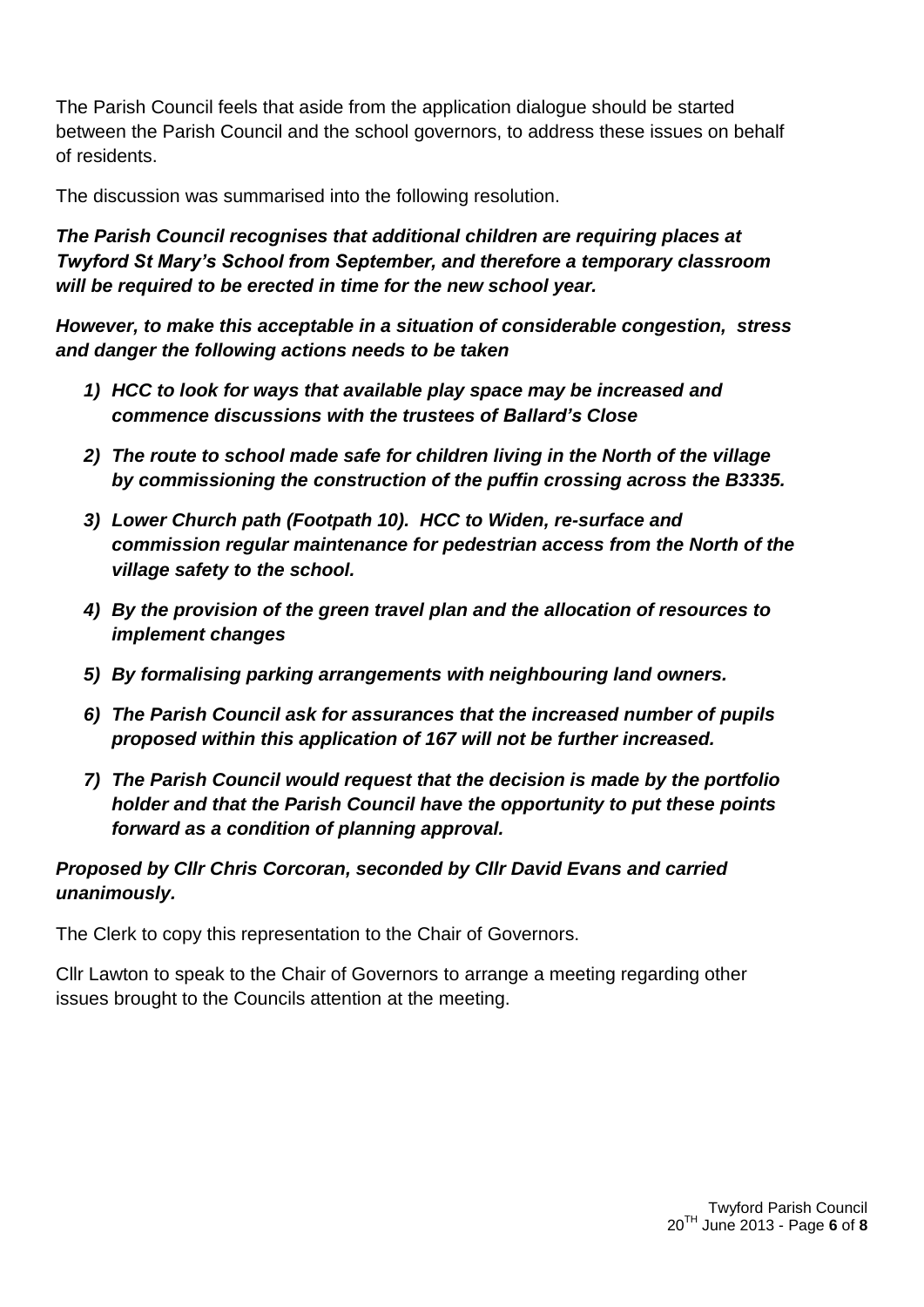#### **PC31/12 COUNCILLORS QUESTION AND INFORMATION TIME Cllr Helen Witt**

Cllr Witt highlighted an error in the minutes, as she was indeed present at the last meeting.

Cllr Witt asked if the Council was aware who had commissioned the new noticeboard on the shop wall, on Hazeley Road. It was believed it was Twyford Stores.

#### **Cllr Angela Forder-Stent**

Cllr Forder-Stent confirmed that a meeting with the Allotment holders had taken place and that new rules and criteria had been agreed.

#### **Cllr Sonia Watson**

Cllr Watson requested that all Councillors consider projects for the 2013-2014 budget setting process for the next meeting.

# **Cllr Wendy Lane**

Cllr Lane requested that the Council consider a central location for a rapid response defibrillator in the village. The Clerk to add to the agenda for the July meeting.

# **Cllr Ralph Scaiff**

Cllr Scaiff reported a large patch of Japanese knotweed on the verge by manor farm. Some knotweed is also in Ballard's Close. Cllr Scaiff will report it to the Trustees.

# **Cllr David Evans**

The PO and stores have asked whether the Parish Council will consider extending two hour parking into Dolphin Hill. It was suggested that Twyford Stores consult with residents of Dolphin Hill. The Council recognise the problems with parking in this area.

Cllr Evans attended the PACT meeting. No particular new information arose from the volume of visitor's at the Lock. The Neighbourhood Warden Team are very keen to support people cleaning up the rubbish.

Cllr Mitchell has agreed to put up temporary litter signs.

PSCO Richard Nolan and the Neighbourhood Warden Team will increase viability at the Lock

Clerk